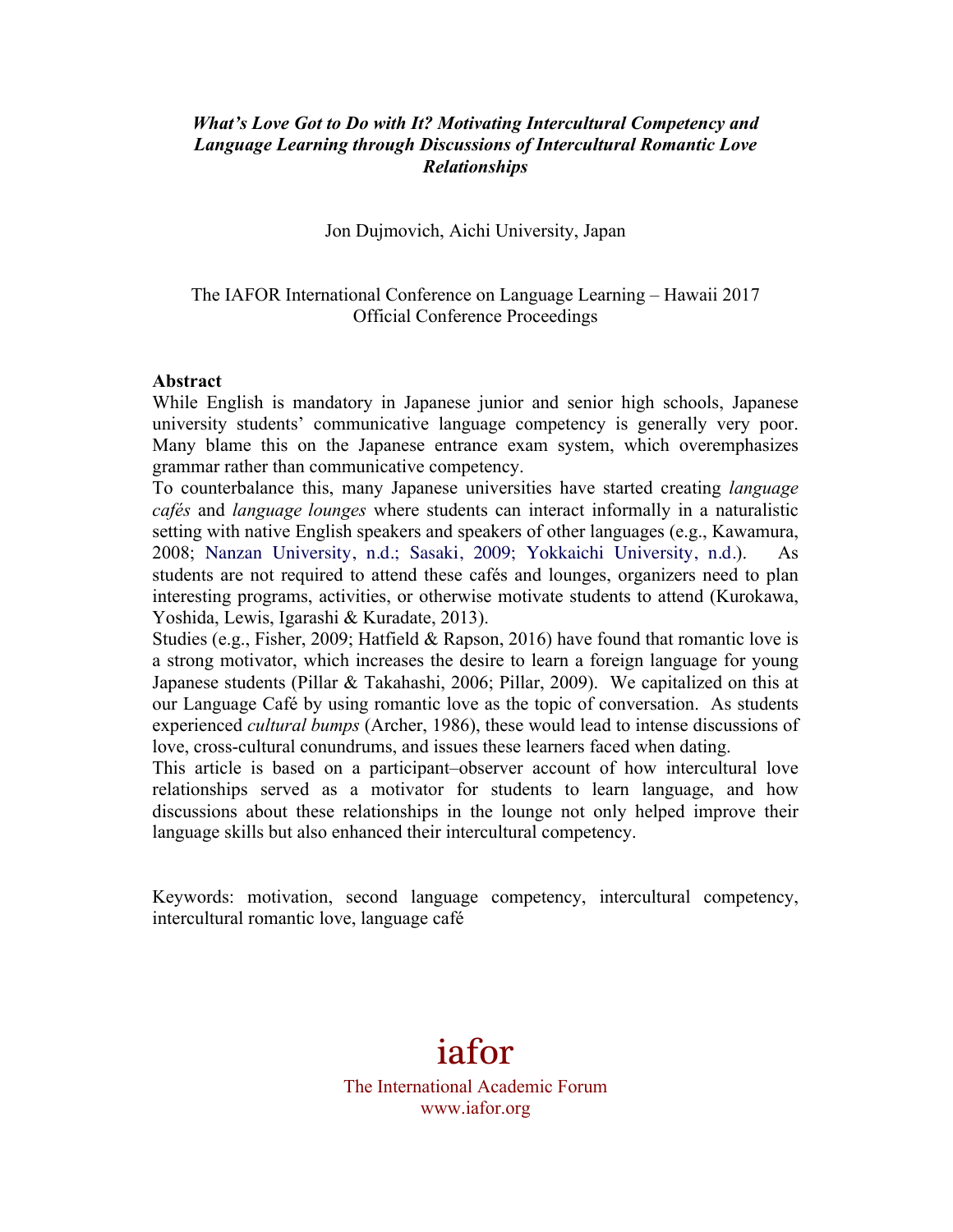## **Introduction**

For many Japanese university students, conversing in English or other foreign languages remains a difficult and arduous task. To this end, many institutions are creating on-campus language cafés or lounges staffed with native English speakers and speakers of other languages to provide students with opportunities for extracurricular foreign language communicative practice (e.g., Kawamura, 2008; Nanzan University, n.d.; Sasaki, 2009; Yokkaichi University, n.d.). As most of these initiatives are not for credit, coordinators must find ways to enhance student motivation to attend and participate in these extracurricular offerings (Kurokawa, et al., 2013). Creating interesting programs and activities is, therefore, vital to the success of these initiatives. This paper will begin by introducing a university language café program. Next, it will review the literature on romantic love across cultures. Finally, it will provide learner examples of how ICRLRs influenced second language learning for the participants at the lounge.

## **The Language Café 2012-2016**

Established in April of 2012 at the Aichi University Toyohashi campus language laboratory, the language café (LC) was initially envisioned as a casual space for conversing in foreign languages in an informal setting. To mimic a café ambience, a self-serve beverage area, comfortable seating options, and other amenities were provided. Three principle languages—English, French, and Chinese Mandarin—had scheduled space and times at the LC. These scheduled times were known as the English Café, Café Français, and 中国語 café (Chinese cafe) periods.

Full-time instructors (native speakers of those languages) regularly attended the LC and a schedule ensured that during the designated time at least one native speaker of that language was present at the LC. Instructors received a small stipend for attending as scheduled, but often attended more frequently than required as the LC became an interesting, informal place to gather on campus and enjoy conversing with others. Other languages such as German, Portuguese, Korean, and Taiwanese were occasionally spoken impromptu at the LC.

Located on the ground floor of a central building, and with a colourfully lit sign announcing "café," the space was open to all students on campus including regular Aichi University undergraduate students, junior college students, and adult learners attending open campus lectures. There were very few international students and immigrant students on the Toyohashi campus, but from time-to-time such a student would appear at the LC. The main "international" intercultural contact at the LC overwhelmingly remained between Japanese students and the foreign national **instructors** 

## **Language Café Discussion Groups**

Upon entering the LC, students could choose where they wanted to sit and join any existing conversation or form new conversation partners/groups. Topics of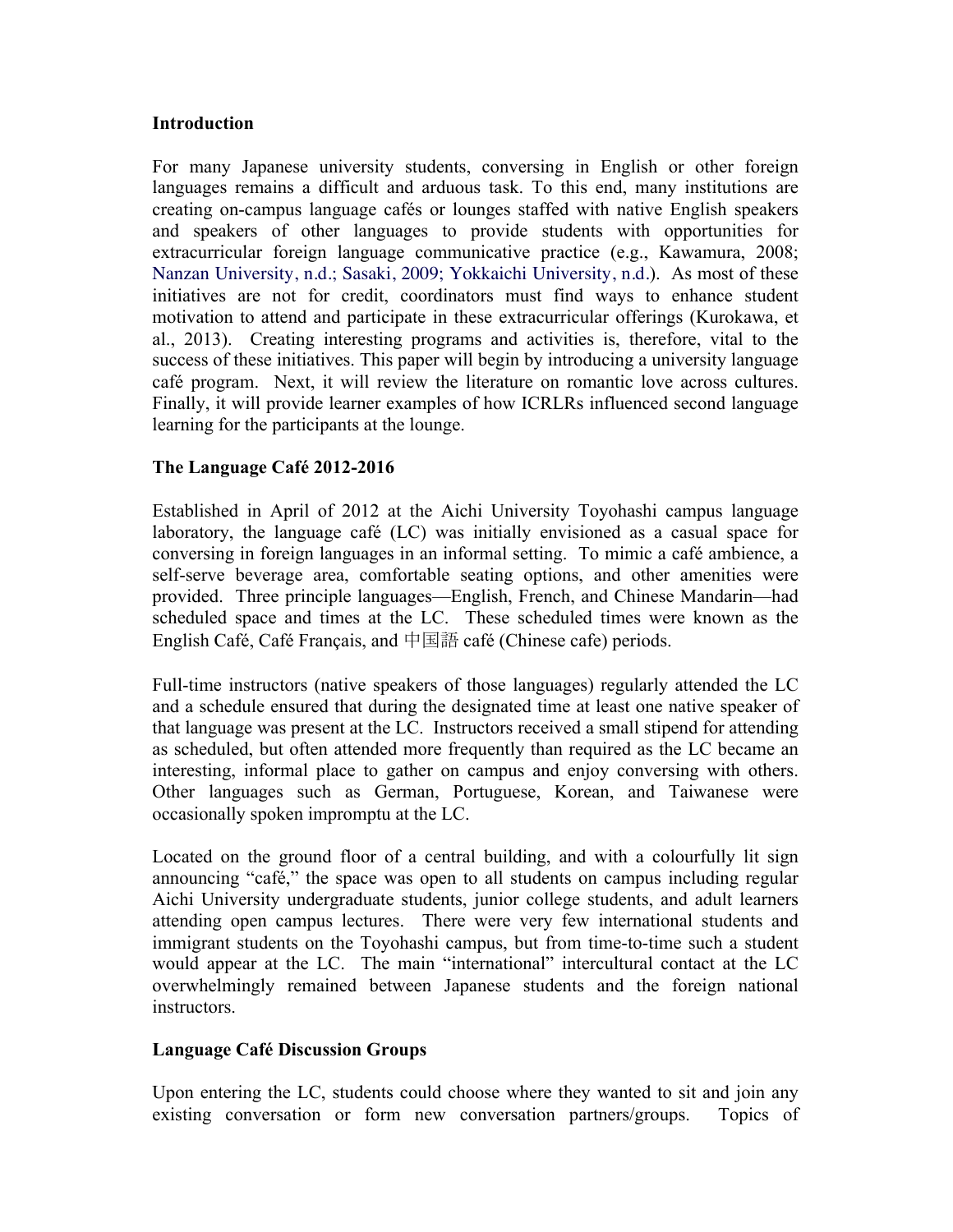conversation varied greatly from day to day and were also influenced by the approach of the instructor scheduled to attend the LC. Some instructors preferred to have structured discussions and provided a conversation menu from which topics could be selected and discussed. Some brought in materials that they considered to be interesting for learners, while others took different approaches with discussions of current issues or employed completely laissez-faire approaches to topics leaving it entirely to the LC participants.

Discourse at the LC was wide-ranging and often students found a particular topic, group, or professor they preferred and returned to continue discussions in following LC sessions. One discussion topic that had been a constant in the English café for a particular group of students and myself was *dating and love*, that evolved into *love across cultures*, or more specifically *intercultural romantic love relationships* (ICRLR). To frame this discussion, we first need to establish what romantic love is.

## **Literature Review**

## **Romantic Love**

Many concepts of love with numerous variations between cultures and individuals have been put forth, thus *love* or *romantic love* as it applies to this study must first be described and defined. According to philosopher Grayling (2001), the ancient Greeks had a plethora of ways to label love's manifestations, and psychologist Lee (1973) has often been credited with synthesizing the numerous forms of love known to ancient Greeks into six basic types, including three primary types: Eros, Ludus, and Storge, and three combination types: Pragma, Mania, and Agape (Hatfield, Benson, & Rapson, 2012). Pines (2005) suggested that of the six types, it was in Eros where the roots of romantic love could be found. Lee (1973) noted Eros represented feelings of passion with features of strong physical desires and intense emotions, agreeing with what Tennov (1979) described in the early stages of romantic love. Ries, Aron, Clark, and Finkel (2013) believed the study of romantic love mostly remained in the domain of philosophers, artists, and poets until the 1980s when new taxonomies and theories were developed from the discipline of relationship science. Hatfield, Benson, and Rapson (2012) noted during the 1980s that scholars began to look more deeply at the nature of love rather than trying to understand romantic love in sociological terms as a prelude to marriage. Hendrick and Hendrick (1986) devised a *Love Attitudes Scale* and Hatfield and Sprecher (1986) created the *Passionate Love Scale*, each with their own taxonomies or styles of love. Sternberg's Triangular Theory of Love proposed love was comprised of three basic components—intimacy, passion, and commitment—which also offered a classification of *consummate love* to describe this form of love (Sternberg, 1988).

Although there have been several theoretical models of love, Kline, Horton, and Zhang (2008) found most researchers across the social science disciplines agreed on two basic distinct types of love: *passionate love* also commonly referred to as *romantic love*, marked by intense emotions and physical yearning, and what is called *compassionate love, comfort love*, or *attachment love* marked by a sense of choice,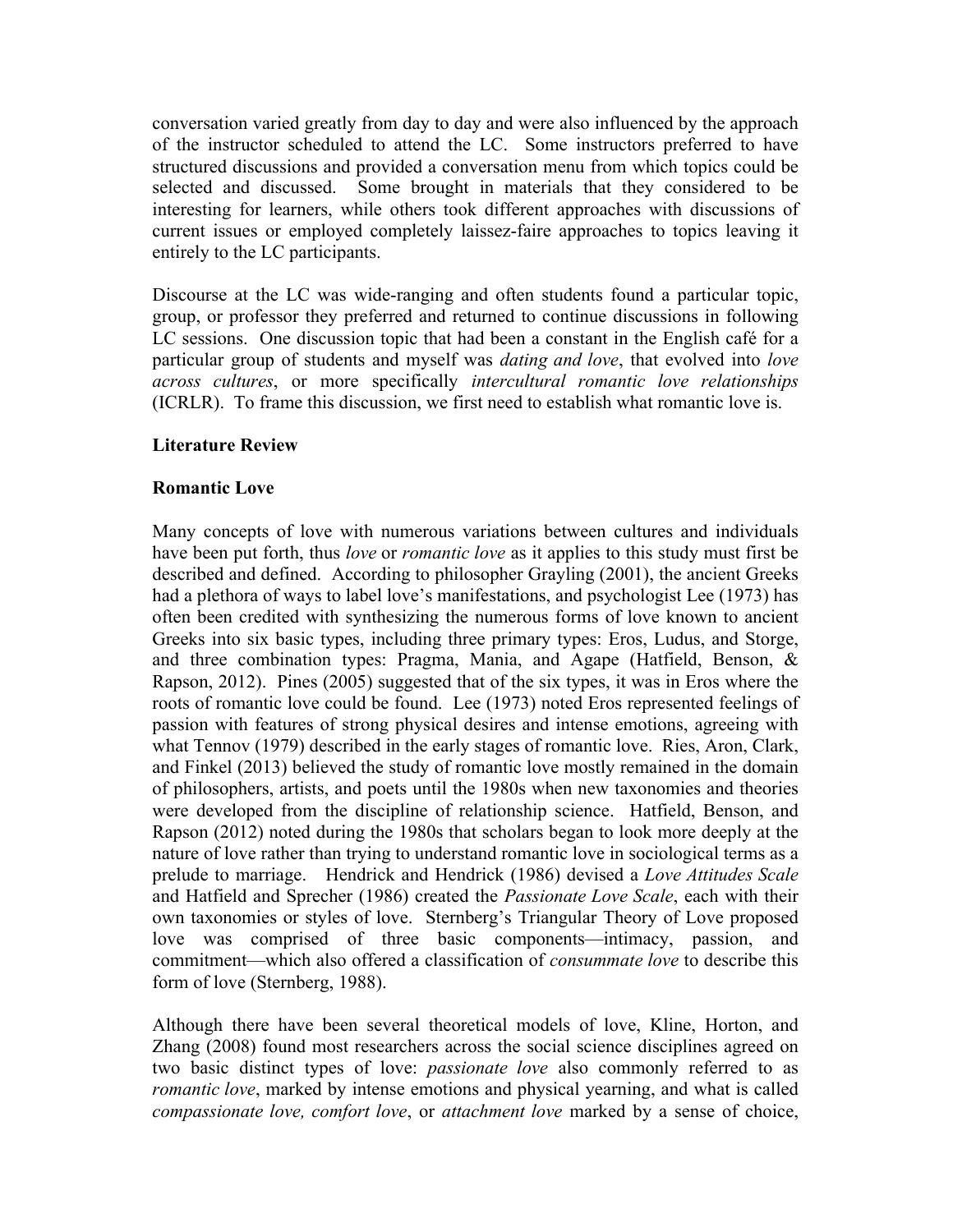obligation, and commitment (Bartels & Zeki, 2004; Fisher, 2004; Gottman, 2011; Hatfield & Rapson 2005; Jankowiak, 2008; Hendrick & Hendrick, 2006; Landis & O'Shea, 2000; Liebowitz, 1983; Reis, Aron, Clark, & Finkel, 2013; Schmitt, 2004; Shelling & Fraser-Smith, 2008; Sprecher & Regan, 1998). Berscheid and Hatfield are two scholars within the field of relationship science who have been credited with creating this basic distinction between passionate and compassionate love that Reis et al. (2013) have viewed as having "dramatically enhanced the clarity with which romantic love is studied and understood" (p. 562).

Romantic love has been seen as being an authentic, intense, pure, deeply moving experience (Jankowiak, 2008) that spans the human lifetime occurring at any stage (Hendrick & Hendrick, 2006) and can take a variety of forms (Fisher, 2004). According to Swindler (2001) "romantic love may enshrine sudden passion, a gradually growing inner certainty, or careful weighing of pros and cons as ways to know whether a relationship is worthy of commitment" (p. 202). Lee (1973) and later Hendrick and Hendrick (2006) saw it as having different "styles" primarily because styles can be seen as having the properties of interaction, interchangeability, and multiplicity. Hendrick and Hendrick (2006) further proclaimed love styles as "a better label than 'ideologies'" and defined it as "attitude/belief systems that include a variable emotional core, and possibly some linkage to personality traits" (p.150). Pines (2005) found that several theories of romantic love suggested it was a process comprised of distinct stages or clearly recognizable phases. Some have viewed romantic love more whimsically, perhaps as an overpowering spirit that is ignited mysteriously (Tennov, 1979). Others such as Fisher (2004) saw romantic love in the maps of chemical pathways and neural programming that drive it, a "primordial mating force" (p. 219).

Defining exactly what romantic love is, especially in a modern context, has been tricky. For simplicity, I will adopt Hatfield, Bensman, and Rapson's (2012) definition of passionate love as "a state of intense longing for union with another" (p. 144) with the understanding that romantic love also combines a longing for emotional and physical intimacy as well as passion (Sternberg, 1988, 1986) with a cognitive choice to enter into and continue the relationship.

According to the accepted literature, some of romantic love's common traits include heightened emotional and physical attraction, the idealization of one's beloved and the relationship, obsession, intensity, infatuation, hope, ecstasy, increased energy, anxiety, and despair in separation. Further, it includes a feeling of uniqueness and the beliefs in one true love, love at first sight, true love lasting forever, and that love can triumph over great obstacles (Buss, 2006; Dicks, 1995; Fisher, 2004, 2009; Hatfield & Rapson, 2005; Hendrick & Hendrick, 1986, 2006; Pines, 2005; Sprecher, Aron, Hatfield, Cortese, Potapova, & Levitskaya, 1994; Swindler, 2001; Tennov, 1979).

Chemically and biologically, romantic love is associated with the increased production and levels of dopamine, oxytocin, vasopressin, testosterone, norepinephrine, adrenaline, and serotonin in the body, particularly the brain (Fisher, 2004; Fisher et al., 2005; Hatfield & Rapson, 2005; Jankowiak, 2008; Schmitt, 2006;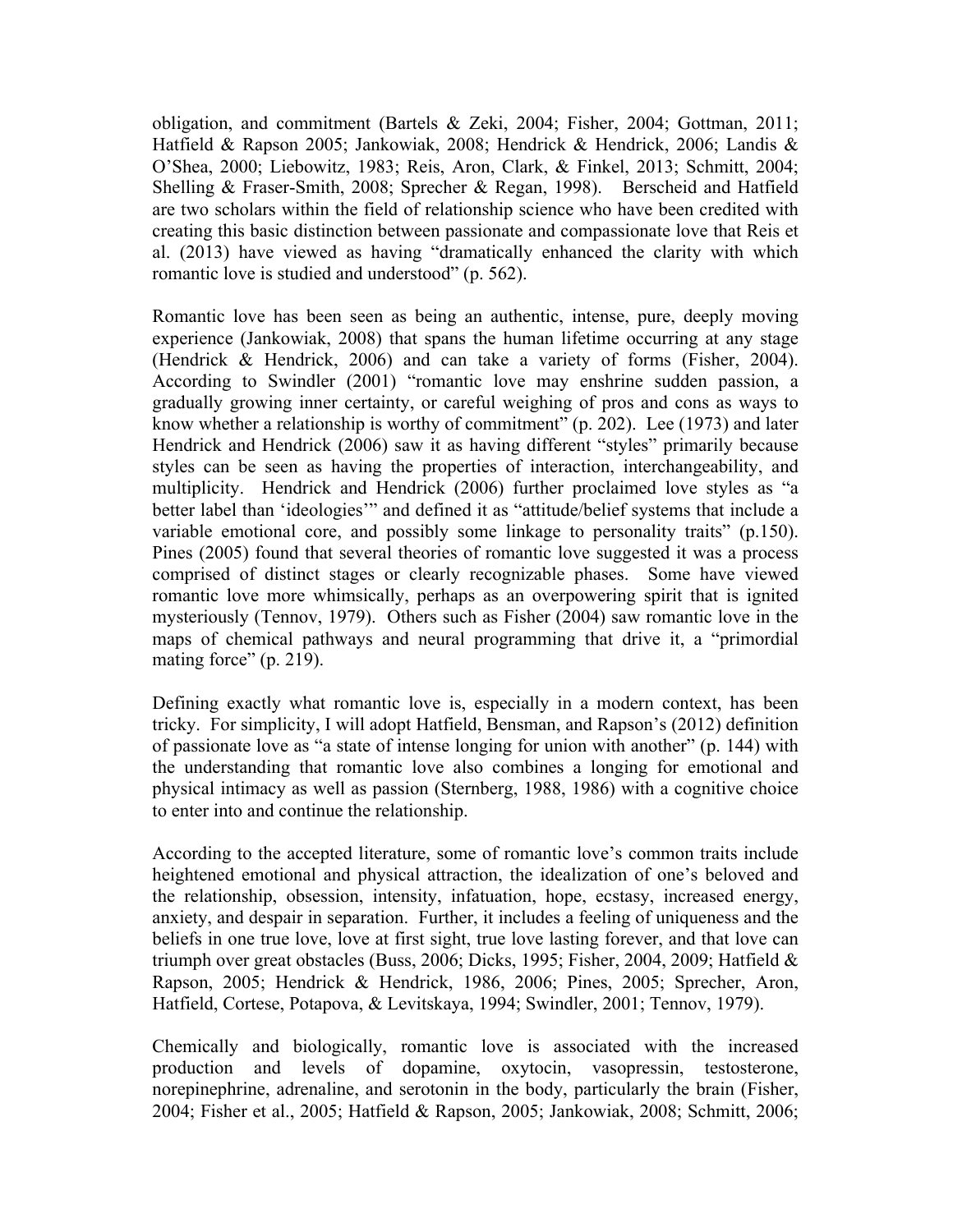Sprecher & Regan, 1998). Fisher (2004) and Fisher, Aron, and Brown (2005) have found many of these chemical substances are involved in rewards processes, with experiences of pleasure and addiction, and sexual arousal systems of the brain often acting as neurotransmitters.

## **Universality of Romantic Love**

Fisher, Aron, and Brown (2005) conducted a study using Hatfield and Sprecher's (1986) measure of romantic love, the *Passionate Love Scale (PLS)*, in combination with modern magnetic resonance imaging (fMRI) technology to map romantic love in the human brain. They found increased activity in the dopamine-rich areas of the brain thought to be associated with sex drive, reward and motivation systems, and attachment behaviors. Rather than being thought of as an emotion, Fisher, Aron, and Brown suggested that romantic love is a motivation system that changes over time.

The findings from this study combined with evidence from several multicultural studies on romantic love led Fisher (2004) to confidently state, "romantic love is deeply embedded in the architecture and chemistry of the human brain . . . a universal human experience" (p. 3). In a study of 166 societies around the world, Jankowiak and Fischer (1993) found evidence of romantic love in 88.5%. Jankowiak (2008) later included an appendix in his publication with an extensive list of ethnographic evidence supporting the universality of romantic love. Pines (2005) acknowledged the universality of romantic love and noted that it was a social construct that is historically and culturally bound. Matsumoto and Juang (2013) also saw love as universal, and drew attention to the uniqueness of romantic love as a human emotion. The authors further pointed out that cultures value romantic love differently, sometimes vastly differently. Today, according to Hatfield et al., (2012), it is generally accepted that romantic love or passionate love is a common cultural universal.

## **Culture and Romantic Love**

Hatfield and Rapson (2005) argued culture impacted romantic love in a number of ways such as how we viewed love, how susceptible we were to falling in love, who we loved, the course of romantic love, or attachment built in the relationship. As the result of a comprehensive study of romantic attachment in 64 different cultural areas around the globe, Schmitt et al. (2004) concluded that cultural differences in romantic love appeared in the manifestations associated with values, beliefs, and attachment patterns of romantic love. Schmitt (2006) later added that cultural experiences of romantic love varied, while Jankowiak (2008) further indicated that romantic love's universality is bound by cultural patterns of expression. It seemed the human universality of romantic love was generally accepted, as well as cultural differences in expression and influence on romantic love.

Dicks (1995), Grearson and Smith (1995), and Romano (2008) provided evidence that when people from different cultural backgrounds coupled in romantic love, it was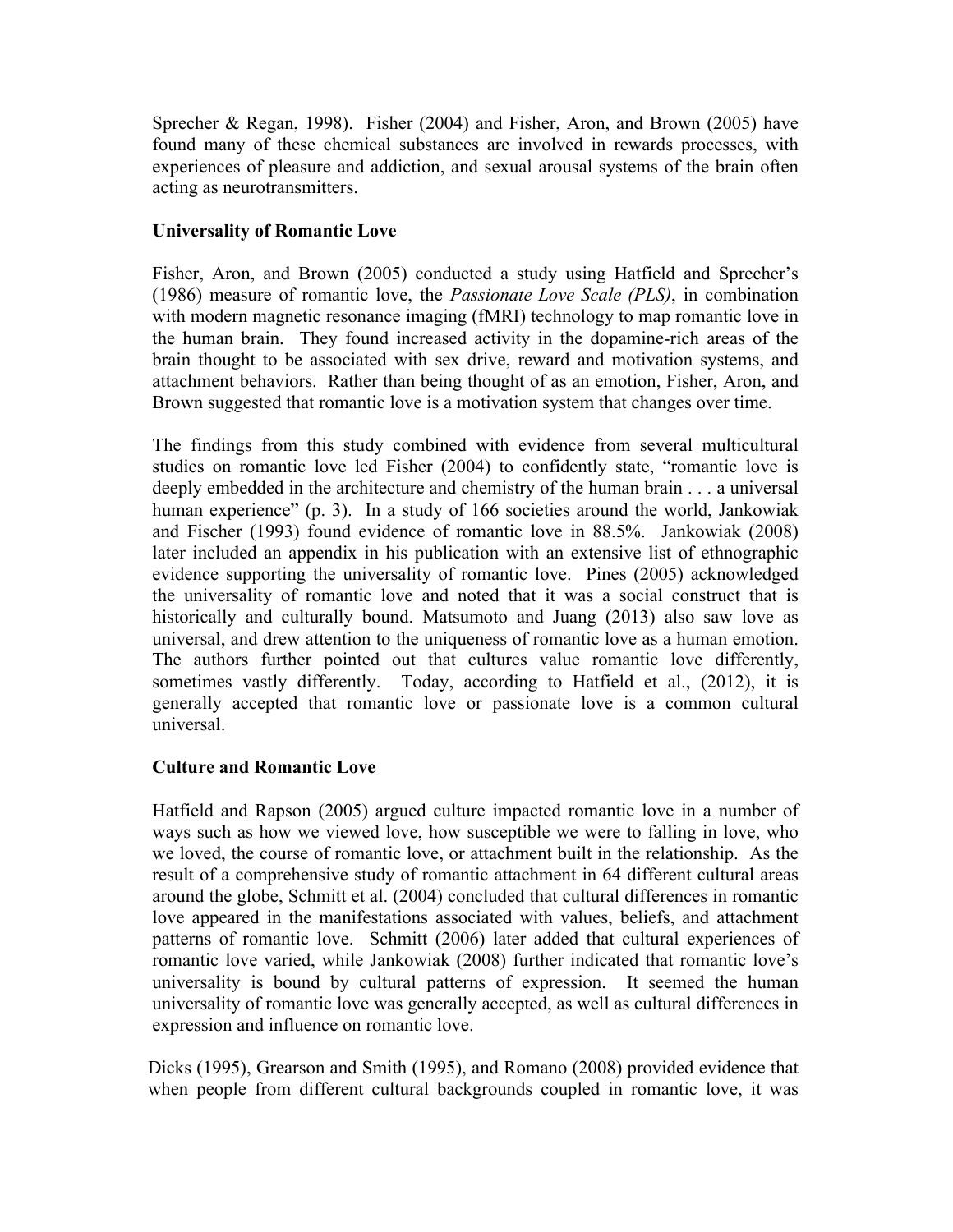often the case that cultural differences did not appear immediately. According to Romano (2008):

In the early stages of all love relationships—and intercultural relationships are no exception—people are aware of and encouraged by the similarities between them. Any differences they do see are often disregarded as surface details, challenges, or aspects that make the relationship more interesting. (p. xv)

In an examination of people's attitudes towards romantic love and the value of romantic love across cultures, Hendrick and Hendrick (2006) noted that the similarities, not the differences, seemed more pronounced across cultural groups. However, Shelling and Fraser-Smith (2008) noted that in ICRLR "huge cultural differences can also exist between partners within the west [or any one nation], especially those whose ancestors or influences stem from two totally different cultures" (p. xi).

Finally, profound understanding of cultural values may prove difficult for some because it can go unnoticed like the air. Similarly, Swindler (2001) drew attention to this point noting individuals may not be fully aware of the influences of their own culture on ICRLRs because it is part of their everyday lives. One of the aims of this discussion group focusing on ICRLRs was to draw attention to one's own values and cultural influences in the relationship.

## **ICRLRs and Japanese Communication Styles**

Alupoaicei (2009) and Romano (2008) found that communication styles and cultural communication preferences were the other major sources of difficulties in ICRLR. Hall and Hall (2002) stated, "cultural communications are deeper and more complex than spoken or written messages" (p. 165), perhaps suggesting specific attention needed to be paid to cultural context in relation to communication styles in ICRLR. Rogers, Hart, and Miike (2002) found Hall's high-context and low-context communication dichotomy "particularly useful for many Japanese scholars in explaining Japanese communication through cultural concepts" (p. 17).

Hall (1976), Bennett (1998), and Poulsen and Thomas (2011), all emphasized how low-context communication style—a direct, precise verbal approach—has been often valued by individualistic cultures; whereas high-context communication with meanings and intentions often inferred, or implicit in context, has been often valued by collectivist cultures. Ting-Toomey (2009) added that in an ICRLR when dissimilar communication approaches are employed, very different expectations and interpretations have frequently led couples to experience major communication breakdowns. Lack of sensitivity with a partner's communication approach has led to other problems including feelings of being on different levels (Romano, 2008), misjudged intentions (Shelling & Fraser-Smith, 2008), and loss of face (Ting-Toomey, 1994), with the latter found to run counter to Japanese social mores (Lewis, 1999).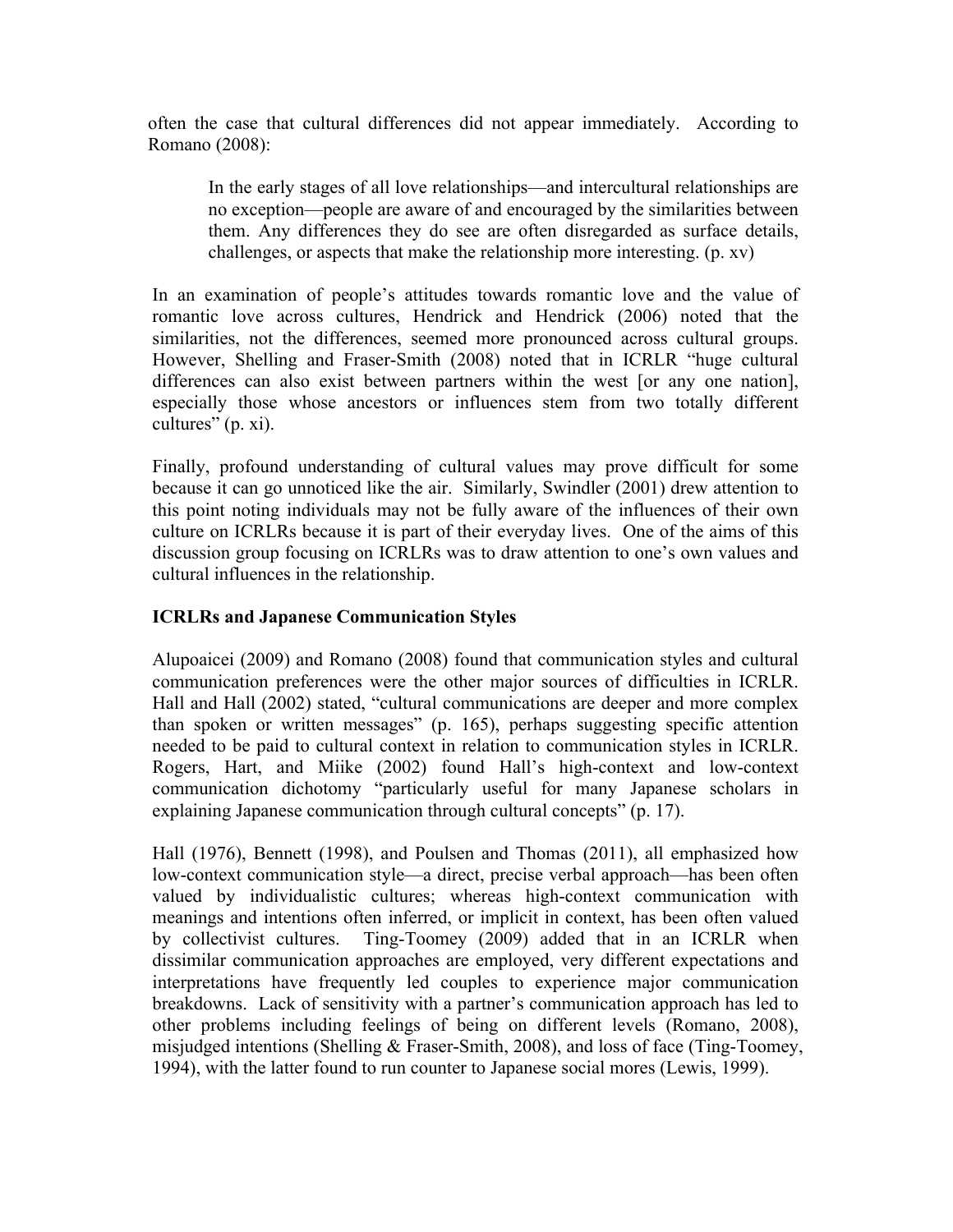Kito (2005) and Ting-Toomey (2012) remarked that in day-to-day communication, Japanese have tended to show disproportionately limited amounts of their public self in comparison to their private self, and Levine et al. (1995) noted that Japanese preferred to take a reserved approach with self-disclosure. Ting-Toomey and Chung (2012) also found that the Japanese guarded their inner feelings especially at the outset of a romantic love relationship, and self-disclosure came at a slower, polychronic time rhythm. Hall (1959) and Poulsen and Thomas (2011), commented that in chronemics, polychronic cultures have been generally viewed as being indirect, fluid with regards to time schedules, and have tended to be comfortable with multitasking activities; whereas monochronic cultures have seemed to be more linear, direct, and have tended to organize time sequentially with punctuality highly valued. Hall and Hall (1987) offered a strong argument that showed Japan has been interpreted to have a unique blend of being very monochronic with regards to schedules, foreigners, and technology, but quite polychronic in most other situations.

## **Methods**

As stated in the introduction, the English Café shared a schedule time and LC space with other languages. English was scheduled Mondays through Wednesdays 12:40 pm - 1:15 pm, and 4:40 pm - 7:00 pm. It was possible to meet on other days and times, which did occur for from time to time. The participants in this study met at the LC to speak English, and shared stories of their relationships on their own volition. With the exception of myself, all participants attended the group irregularly. Throughout the history of ICRLR group discussions, the group was in flux with new participants continually entering discussions while other participants departed. At any given LC meeting, the group I met with ranged from two members (myself and a participant) to a group of ten to twelve people.

The discussions are recounted in this study from the perspective of a participantobserver and through one-one-one interviews with the two participant students who were part of the group from its inception in 2013 during the second year of the LC to December 2016.

## **Results and Discussion**

## **Discussion of Love at the Language Café**

Discussions of love, values, and dating behaviors quickly became a mainstay topic at my English Café group as curiosity regarding the phenomenon grew and participants returned each week. Simons et al. (1986) and Sprecher et al. (1994) found that at least for young Japanese, romantic love was valued for marital unions in a similar sense as Westerners. Lieberman and Hatfield (2006) and Ting-Toomey (2009) noted this was especially true in modern times, thus romantic love made for an engaging topic for LC participants. Talking about ICRLRs at the LC developed out of discussions on dating and love in general, and personal differences and experiences therein. For example, several early LC sessions were spent discussing and exploring the Japanese dating concept of *kokuhaku* (告白) or *love confessions* that marked the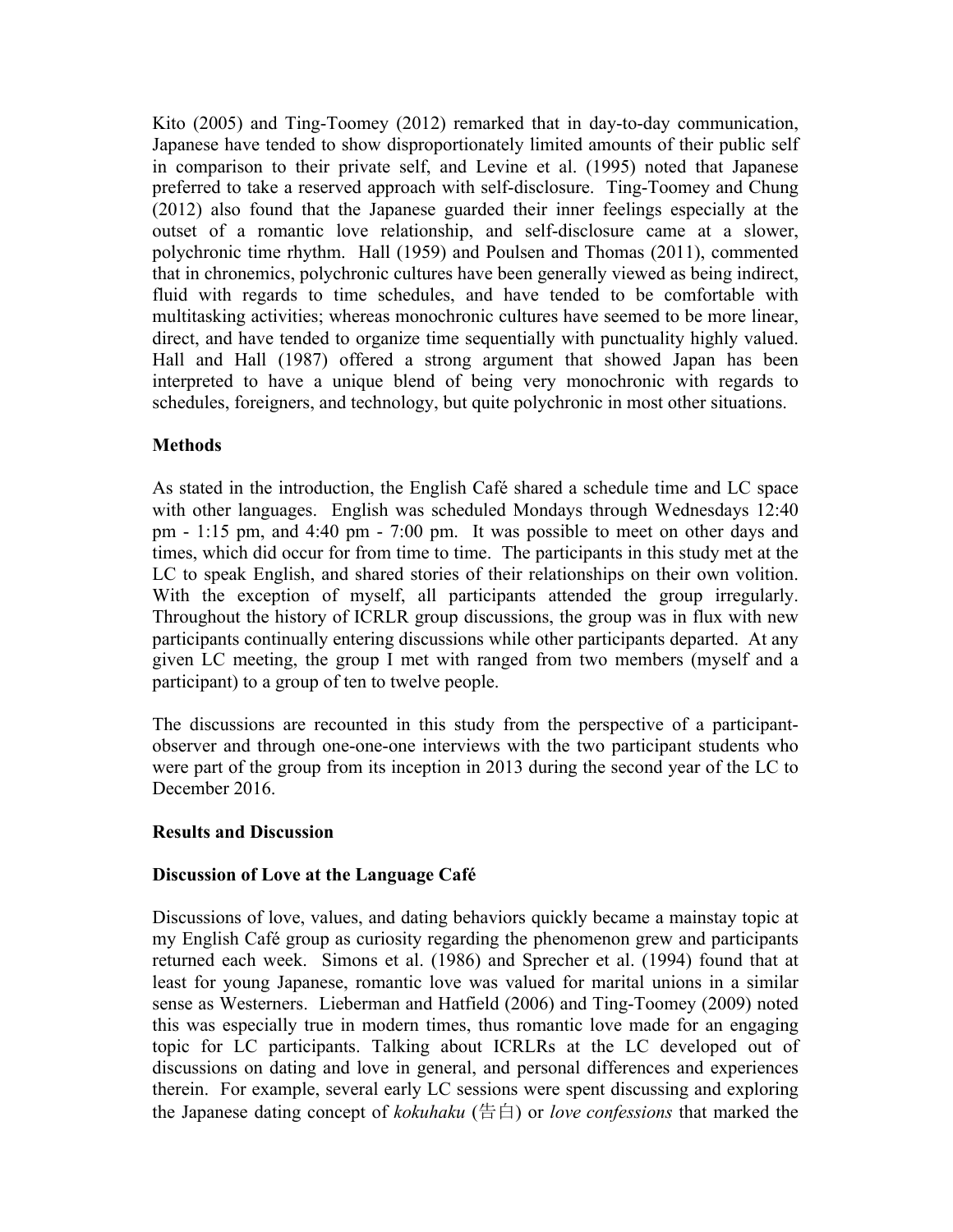onset of romantic love relationships. In this love confession typically one partner, usually the male, states intentions to couple through a commonly used phrase such as "好きです。付き合ってください" (I love you. Can we start seeing each other?). Regardless of whether the couple has known each other a long time or not, are friends, or have gone on group dates together, they are typically not considered an exclusive couple until the ritual love confession is performed and accepted. From a cultural perspective, it is widely understood that Japanese society has a preference for clear social markers including beginnings and endings of relationships (Ramsey, 1998). Thus, the love confession can be viewed as an extension of the cultural preference for clear boundaries even in the forming of personal relationships.

During one discussion of *kokuhaku*, students were asked to view the ritual from the perspective of an outsider whose culture did not have such a ritual. For a rare "homework" assignment, I invited the students to consider an intercultural dating scenario in which one partner is Japanese and the other partner a foreigner from that culture of which we spoke. Their assignment for the following meeting was to be prepared to describe how the Japanese person would know if they were in a committed romantic relationship when there was no explicit *kokuhaku*-style statement. Once the group dispersed, Yuri, a 20-year-old female student privately confided in me that she was going through that identical circumstance herself with her American friend whom she had known for four months and was not sure if he was her boyfriend or not. The ensuing conversation went something like this:

Instructor: Does he call or text you every day? Yuri: Yes, always. All the time. Instructor: Do you see him often? Yuri: Every weekend we go out somewhere together or with friends. Instructor; Is seeing him every weekend implied? I mean, do you expect to see him every weekend? Yuri: Yes. Instructor; Have you held hands or kissed? Yuri: (timidly) Yes. Instructor: Congratulations! You have a boyfriend!

In this case, Yuri appeared so bound by her cultural expectations and norms regarding dating, she had completely overlooked the numerous other indicators of an emerging romantic love relationship.

#### **Discovering ICRLRs**

As it happened, there were quite a few students who attended the initial group discussions, and some who later attended subsequent meetings, that confessed to being in various stages of ICRLRs. These students were all Japanese females and all had white male partners from North America, Europe, and Oceania. The native language of the male partners was predominantly English, but there were also two French speakers and one German speaker. The students met their partners either in Japan or while studying abroad.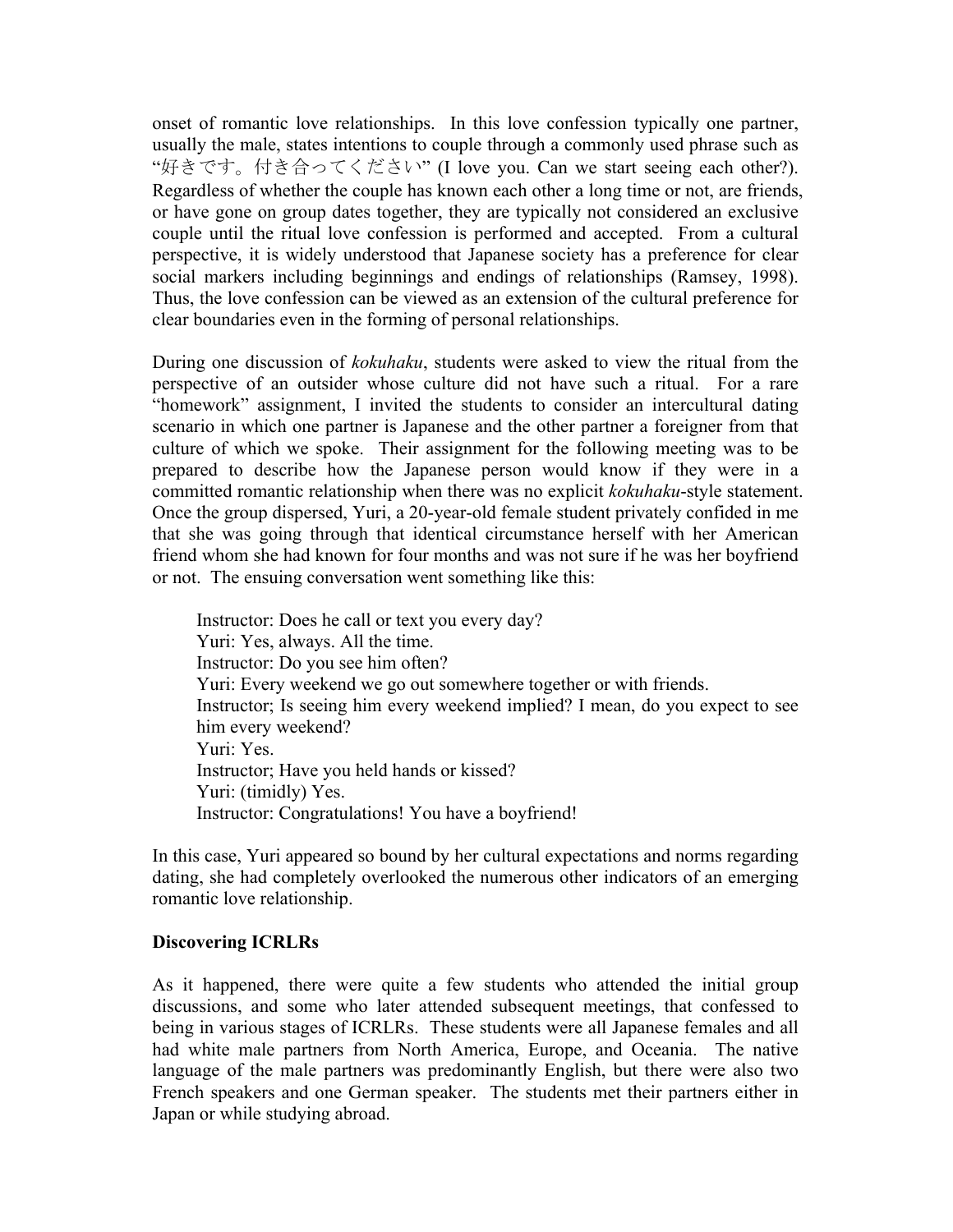Piller and Takahashi noted on numerous occasions that the desire to learn English is intertwined with the desire for romance for many Japanese female English second language learners (Piller & Takahashi, 2006; Piller, 2009; Takahashi, 2010).

# **ICRLRs and Cultural Patterns**

Much of the discussion regarding ICRLRs in the English Café group came about through participants describing cultural bumps (Archer, 1986) in their relationships. "A cultural bump occurs when an individual from one culture finds himself or herself in a different, strange, or uncomfortable situation when interacting with persons of a different culture" (pp. 170-171). For example, on several occasions a few of the students would express their annoyance with their Western male partner's inability to make clear decisions in the relationship. The students reported feeling awkward, impatient, perturbed, resentful, and confused by the behavior. In the group discussion, I drew their attention to the possibility that these feelings may reflect their own cultural expectations and reactions; not simply that their partners were being especially "strange" or "irritating."

Japanese appear to have a preference for hierarchical relationships, particularly in cross-gender relationships (Rule, Freeman, & Ambaldy, 2013; West, 2011; Bystydzienski, 2011, Hofstede, 1995, 1991; Salamon, 1986). Given this, it is possible that these female Japanese students were experiencing reactions to the Japanese cultural norm in which males hold and exercise the majority of power in male-female relationships. In other words, these young ladies were consciously or unconsciously hoping their intercultural partner would follow familiar cultural patterns. On the other hand, the western males for their part may have been acting from their own cultural normative practices.

## **Participant Reflections on the ICRLR**

Tomoko and Emi (25, 22, pseudonyms used), both in ICRLRs, both original members that participated for the full four-year duration spoke of their experiences in ICRLRs, language learning, culture, and the LC discussion group.

Emi met her boyfriend while studying abroad for a year in France. It was her first ICRLR and first boyfriend. Emi explained how she met her partner:

In France, there is the Association of Franco-Japonais. So, one Japanese held something like LC with French people and Japanese students… we met there. Interviewer: When you were in Japan, and before leaving, were you thinking you could catch a boyfriend? Emi: A little bit (laughs).

Tomoko had two ICRLR experiences. In discussing her previous ICRLR with a French boyfriend, Tomoko had this to say…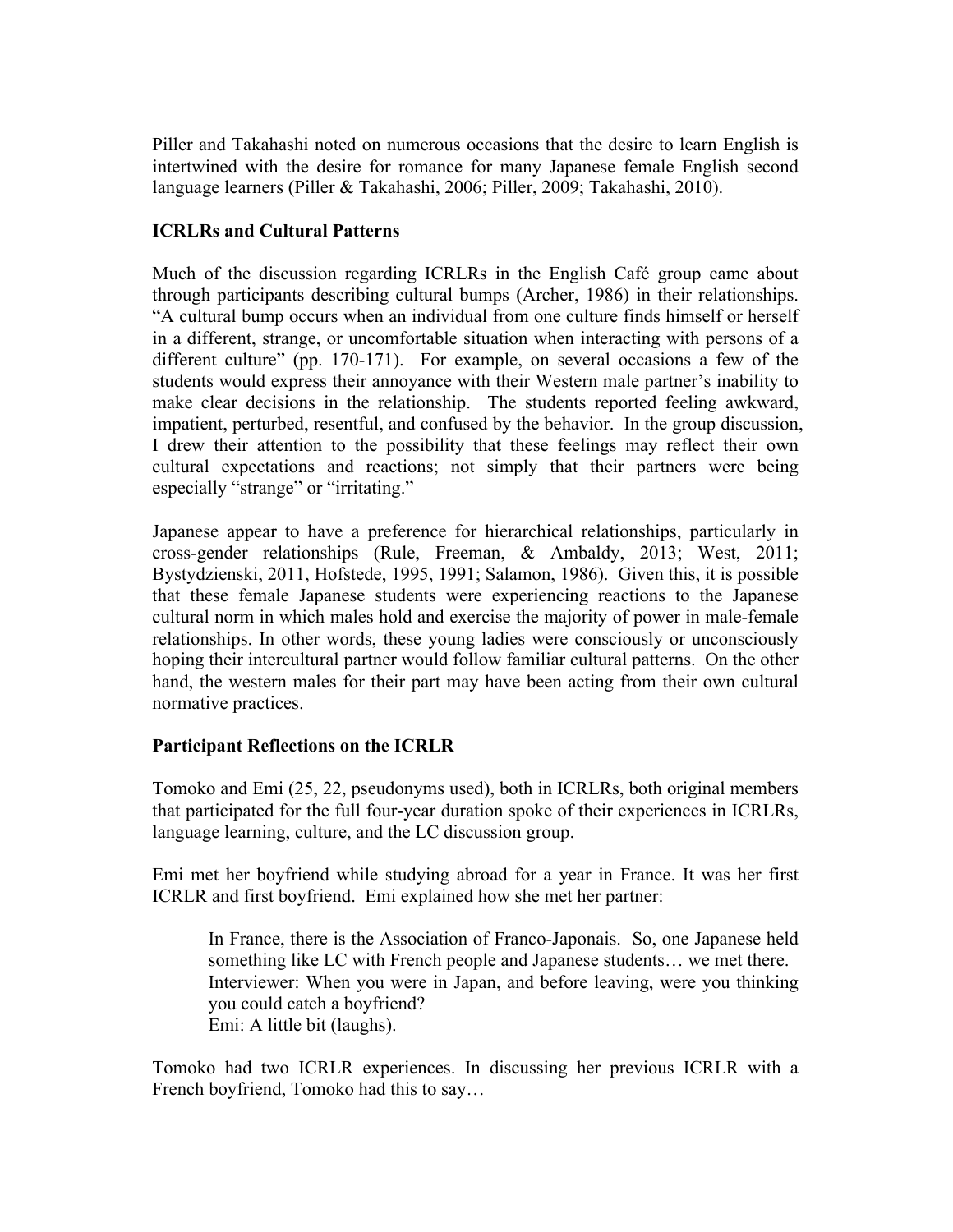I wanted to major in law, not the languages. I wasn't interested in English at all, by that time. But after I met him…I wanted to communicate more with him. So, I had two choices, to learn English or to learn French. Back then it was too hard to learn French that is why I chose English and also that decision still influenced me when I chose a major, when I entered this university. So of course, through studying for the entrance exam I thought… English may be good for me to study because my private teacher taught me English very well. He was a really good teacher that's why I thought I could study in English. But that was 50% of the reason to major in English, but the other [sic] half was that actually I wanted to meet him (French boyfriend) and communicate with him more. That's why I chose…

Interviewer: So, you had some romantic feeling towards him? Tomoko: Yes. And also as a second language I chose French. My parents recommended me to learn German but I still had feelings that's why I chose French.

Speaking of the connection between language, culture, and romantic love, Tomoko went on to say...

Through some relationship with some foreign guy I just found, really that language is just a tool to communicate with them. So studying... (long pause)… yeah anyway everything is connected. And also, just simply because…Learning languages is very suitable for me. Since I started to learn French I thought maybe I'm good at learning many languages. That is why I've tried learning ancient Greek and Hebrew, but I didn't get an ancient Greek boyfriend or a Hebrew boyfriend.

It can be seen that the mere prospect of a romantic relationship with a foreigner was enough to strongly motivate Tomoko, at least initially, in her foreign language study. It also appeared to be a stronger influence than her family. It begs to question how her family would support the ICRLR should such a relationship flourish. Kline et al. (2008), Levine et al. (2008), Brown Diggs (2001), Dion and Dion (1993), Simons et al. (1986), and Nakamura (1985) all agreed that often romantic love as a personal choice traditionally met kinship disapproval in collectivist cultures such as Japan due to its 'uncontrollable' nature. With regards to most collectivist cultures, Ting-Toomey (2009) declared "passionate love is treasured where kinship ties are weak" and "diluted where kinship ties are strong" (p. 38) as relationships based on compassionate love are often viewed by collectivist kin as offering stability, longevity, and a more supportive environment for the extended family structure. Furthermore, in interracial romantic relationships Orbe and Orbe (2008) suggested that where there is strong family and social group influences, those groups have historically acted as a social force that strategically attempted to prevent interracial unions in order to preserve the homogeneity of the group.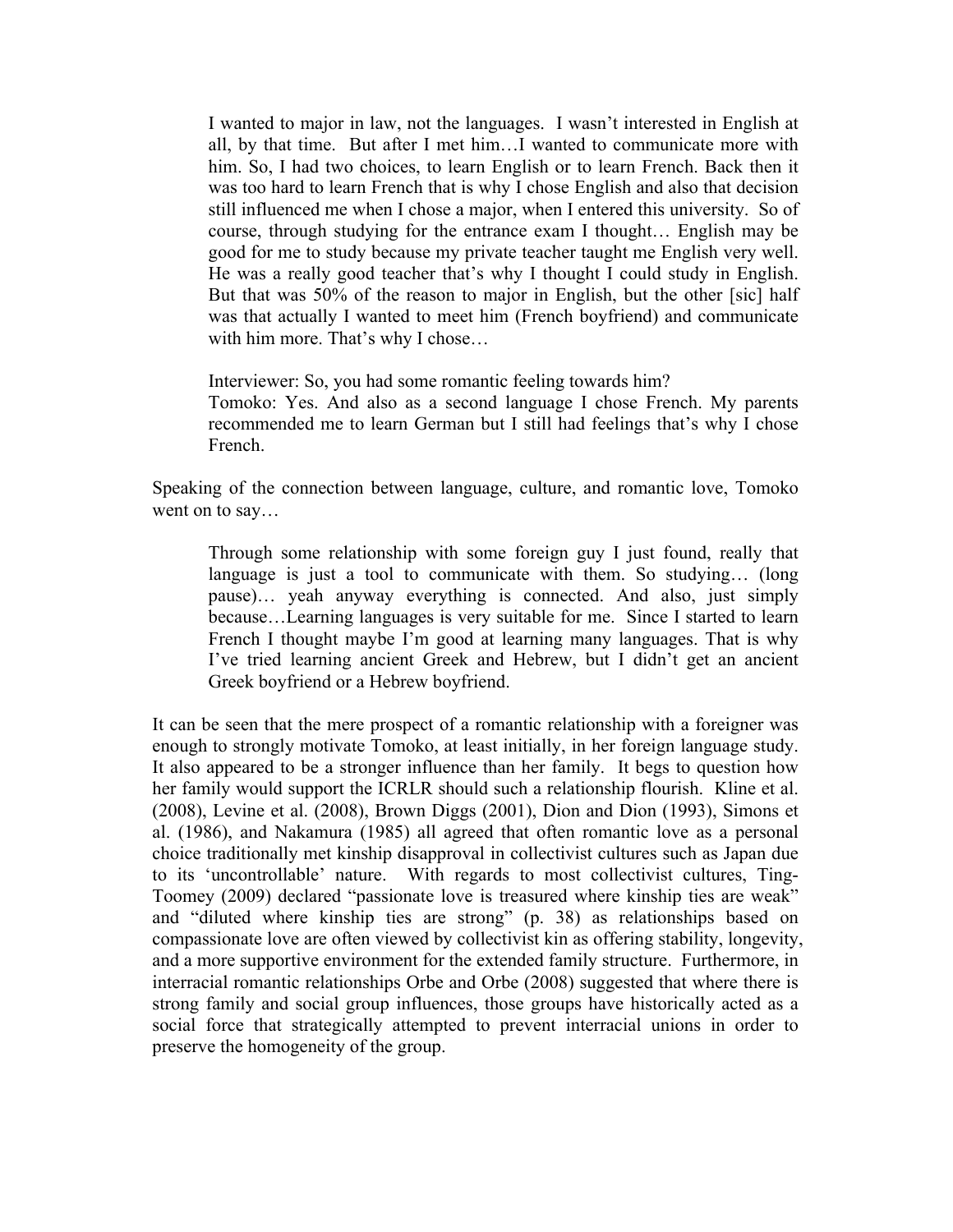## **Participant Reflections on the LC Discussion Group Experience**

Often the discussion group drew participants who had only been in intracultural relationships but were interested in the intercultural romantic love experience, and some curious individuals without any prior romantic relationship experience. Even though having new student participants show interest and join in the group discussions, it was not easy for some participants due to English language ability or lack of experience. Tomoko confessed:

Actually, I've never dated with a Japanese guy, that is why sometimes I feel uncomfortable to talk about love relationships with people who have only had a relationship with Japanese. There is a big gap... They don't have never enough experience to be in love. Even university students, some of them have never been in love with anyone. So it is kind of difficult to find a common topic on love relationships.

Talking about such kind of topic in English is hard for them, but in Japanese they talk about such kind of things a lot, especially at an izakaiya [Japanese pub] or somewhere. So personally, I think they really have interest in that kind of topic or they hesitate talk about it or they cannot find any chance.

Emi agreed and felt limited by her own English skills but still felt listening to group discussions was interesting and beneficial for her.

## **Instructor Reflections on Participant Language**

Seven foreign language instructors (one female, six male) were interviewed regarding the ICRLR group participants. All instructors noted considerable language progress in the areas of vocabulary acquisition, communicative fluency, as well as speaker selfconfidence. One French language instructor (French male, 46) spoke of Emi's current state of second language communicative ability as "much improved," that "the fact that she has this relationship with this guy has definitely boosted her confidence to speak. Definitely in my opinion, most definitely." Another English instructor (British, male, 42) spoke of improvements with three of the students stating, "last year all these girls were *B* level students at best, this year they are all *A*s and are really motivated." The female instructor (Trinidadian, 39) added that the students in the ICRLR group "spent far more time at the LC than others."

## **Precautionary Measures**

Discussing ICRLRs in a university context can be tricky. From the instructor's perspective, one must be aware of potential dangers such as appropriateness of discussions, and comments that may be construed in wrong ways. It is also important to be fully aware of and frame discussions under university guidelines and within policies. Creating an environment that all members feel safe to share thoughts openly and without fear of judgment, persecution, or harassment is vital for this type of format and discussions or romantic love relationships. Female staff members of the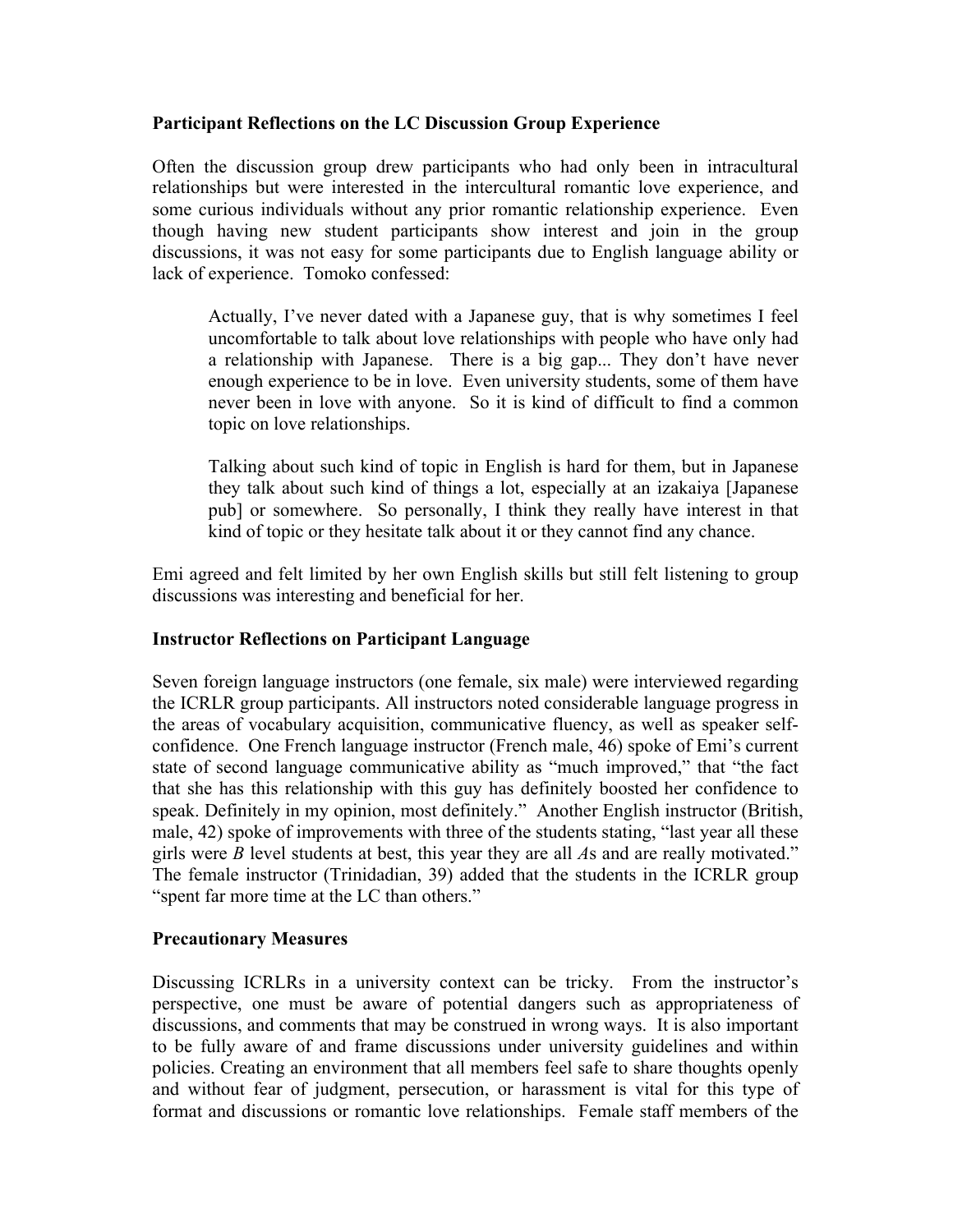university language laboratory recorded participation in the LC and also joined in group conversations, but on rare occasions. At least one of the three staff members present is always physically in the room during the LC, and within earshot of every conversation group. Two of the LC staff were interviewed regarding the ICRLR discussions at the LC and from their perspective the discussions of ICRLRs never seen as inappropriate. In fact, one staff member admitted to often listening in on ICRLR discussions in particular because "everybody was having fun speaking, and talking about love was so interesting."

## **Conclusion**

Overall, it appeared that romantic love served as a motivator for these students to study a new language and culture. Being in a romantic relationship also provided them with real cross-cultural dilemmas to overcome. Discussions in the LC provided these students as well as those who were part of the discussion group the opportunity to objectively analyze these cultural bumps so that they could learn about culture and cultural differences. In addition, discussing love, which is so central to the lives of many young adults in a foreign language, helped improve their foreign language skills. In sum, it can be said that intercultural love can serve as an effective teaching tool in a language café not only because it is a topic that will draw many students but also because it provides real case studies of culture clashes that can serve as learning opportunities. While I have demonstrated some of the potential benefits of ICRLRs in language learning and intercultural competency development (Bennett  $\&$  Bennett, 2004), further investigation into the effects of motivation in second language development, identity, and intercultural competency with regards to ICRLRs is necessary.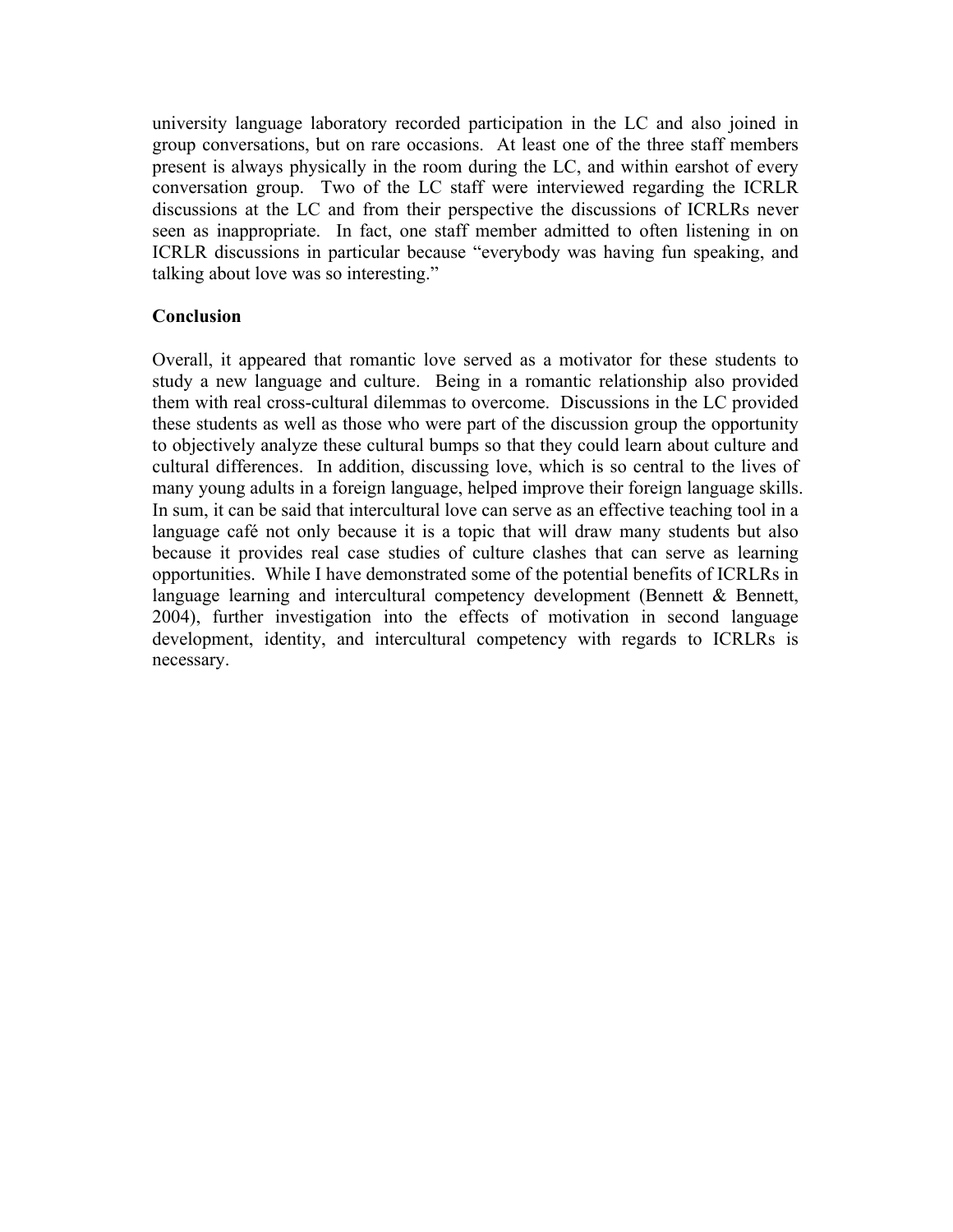#### **References**

Alupoaicei, M. (2009). *Your intercultural marriage: A guide to a healthy, happy relationship.* Chicago,Ill: Moody.

Archer, C. M. (1986). Culture bump and beyond (pp. 170-178). In J. M. Valdes (Ed.). *Culture bound: Bridging the cultural gap in language teaching.* Cambridge, UK: Cambridge University Press.

Bartels, A., & Zeki, S. (2004). The neural correlates of maternal and romantic love. *Neuroimage*, Vol. 21. 1155-1166.

Bennett, J. M., & Bennett, M. J. (2004). Developing intercultural sensitivity: An integrative approach to global and domestic diversity. In D. Landis, J. M. Bennett, & M. J. Bennett (Eds.). *Handbook of intercultural training* (3rd ed. pp. 147-165). Thousand Oaks, CA: SAGE.

Brown Diggs, N. (2001)*. Looking beyond the mask: When American women marry Japanese men.* Albany, NY: State University of New York.

Buss, D. M. (2006). The evolution of love. In R. J. Sternberg & K. Weis (Eds.) *The new psychology of love* (pp. 65-86). New Haven, CT: Yale University.

Bystydzienski, J. M. (2011). *Intercultural couples: Crossing boundaries, negotiating difference.* New York University.

Dicks, D. (Ed.). (1995). *Breaking convention with intercultural romances: personal accounts.* Freedom, CA: The Crossing Press.

Dion, K. K., & Dion, K. L. (1993). Individualistic and collectivist perspectives on gender and the cultural context of love and intimacy. *Journal of Social Issues*. *49*(3), 53-69.

Dion, K. K., & Dion, K. L., (2005). Cultural perspectives on romantic love. *Personal Relationships. 3*(3), 5-17.

Dodd, C. H., & Baldwin, J. R. (2002). The role of family and macrocultures in intercultural relationships. In J. N. Martin, T. K. Nakayama, & L. A. Flores (Eds.). *Readings in intercultural communication: Experiences and contexts.* (2<sup>nd</sup> ed., pp. 279-288). Boston, MA: McGraw Hill.

Doi, T. L. (1986). *Amae:* A key concept for understanding Japanese personality structure. In T. S. Lebra, & W. P. Lebra (Eds.). *Japanese culture and behavior* (pp. 121-130) Honolulu, HI: University of Hawaii.

Fisher, H. (2004). *Why we love: The nature and chemistry of romantic love.* New York, NY: St. Martin's Griffin.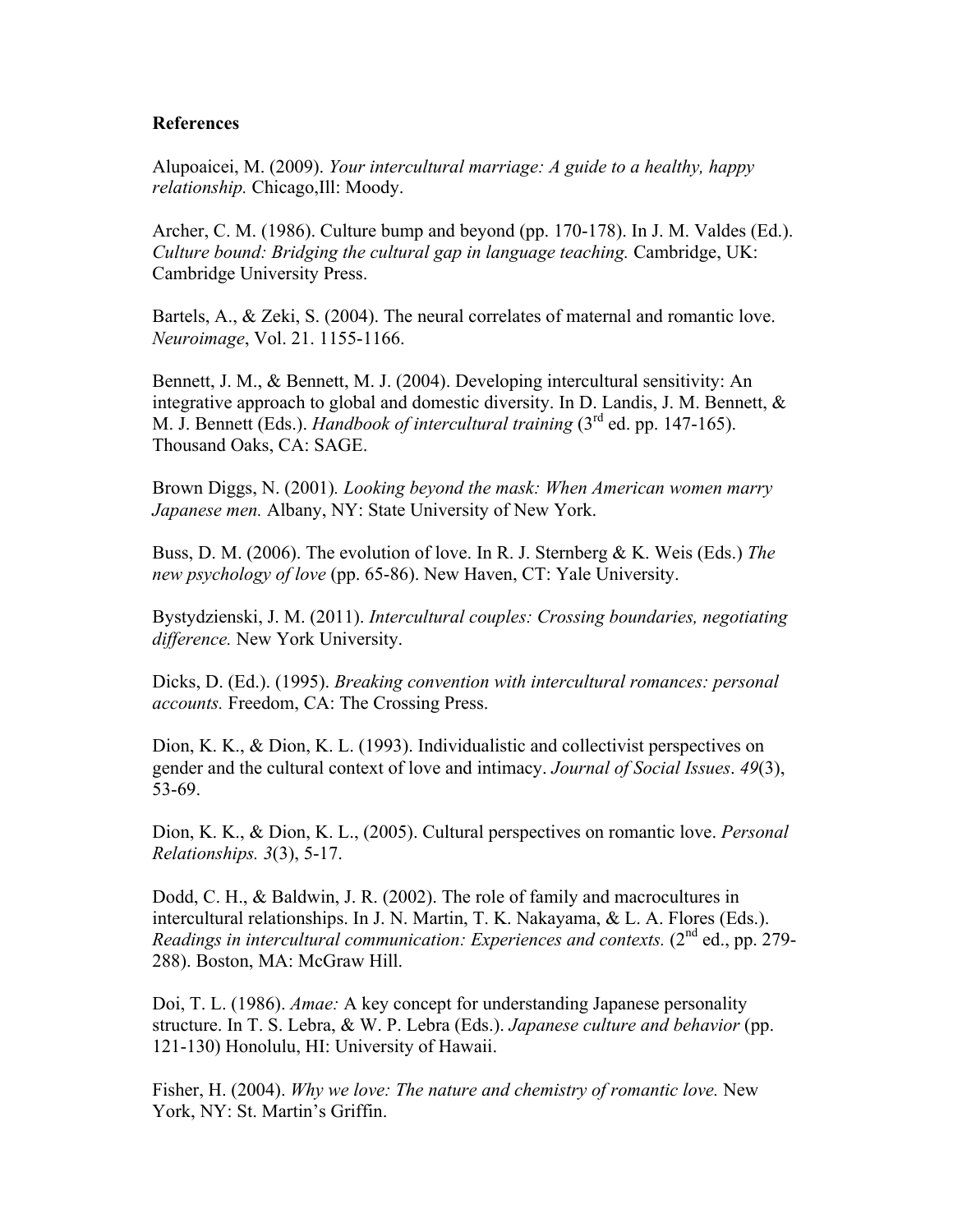Fisher, H. (2009). *Why him? Why her? How to find and keep lasting love.* New York, NY: Holt.

Fisher, H., Aron, A., & Brown, L. L. (2005). Romantic love: An fMRI study of a neural mechanism for mate choice. *The Journal of Comparative Neurology. 493*. 58- 62.

Foeman, A. K., & Nance, T. (2002). Building new cultures, reframing old images: Success strategies of interracial couples. *The Howard Journal of Communications. 13.* 237-249.

Gottman, J. M. (2001). *The relationship cure.* New York, NY: Harmony.

Gottman, J. M. (2011). *The science of trust: Emotional attunement for couples.* New York, NY: W. W. Norton.

Grayling, A. C. (2001). *The meaning of things: Applying philosophy to life.* London, UK: Phoenix.

Grearson, J. C., & Smith, L. B. (Eds.). (1995). *Swaying: Essays on intercultural love.*  University of Iowa.

Hall, E. T. (1959). *The silent language.* New York, NY: Anchor Books*.*

Hall, E. T., & Hall M. R. (1987). *Hidden Differences: Doing business with the Japanese*. Garden City, NY: Doubleday.

Hatano, Y. (1991). Changes in the sexual activities of Japanese youth. *Journal of Sex Education and Therapy*. *17*, 1-14.

Hatfield, E., Bensman, L., & Rapson, R. L. (2012). A brief history of social scientists' attempts to measure passionate love. *Journal of Social and Personal Relationships*. *29*(2). 143-146.

Hatfield, E., & Rapson, R. L. (1993). Historical and cross-cultural perspectives on passionate love and sexual desire. *Annual Review of Sex Research. 4*(1). 67-97.

Hatfield, E., & Rapson, R. L. (2005). *Love and Sex: Cross-cultural perspectives.* Lanham, MD: University Press of America.

Hatfield, E., & Sprecher, S. (1986). Measuring passionate love in intimate relations. *Journal of Adolescence*. *9*. 383-410.

Hendrick, C., Hendrick, S., & Alder, N. L. (1988). Romantic relationships: Love, satisfaction, and staying together, *Journal of Personality and Social Psychology*. *54*. 980-988.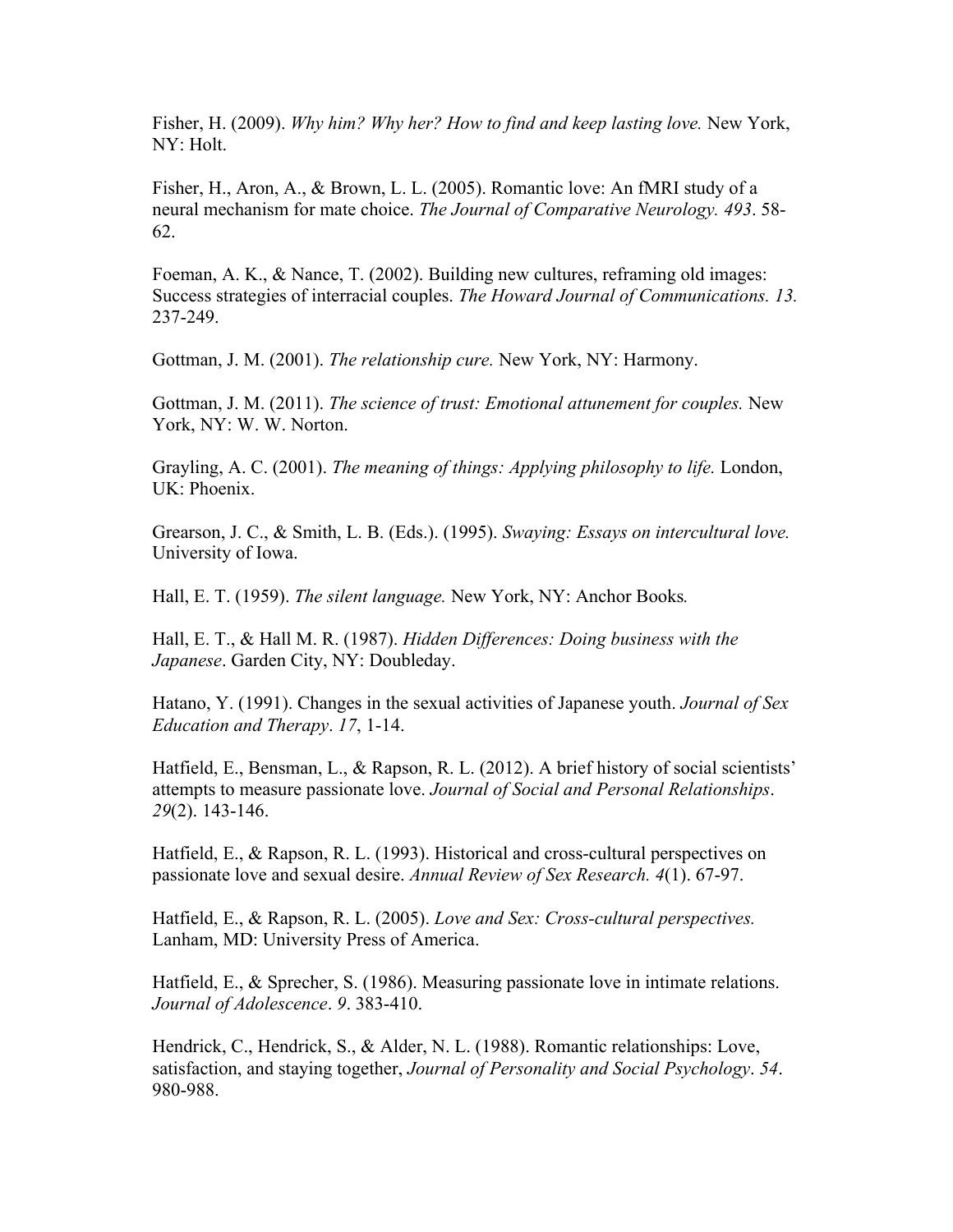Hendrick, C., & Hendrick, S. (1986). A theory and method of love. *Journal of Personality and Social Psychology*. *50*(2). 392-402.

Hendrick, C., & Hendrick, S. (2006). Styles of romantic love. In R. J. Sternberg & K. Weis (Eds.) *The new psychology of love* (pp. 149-170). New Haven, CT: Yale University.

Hofstede, G. (1991). *Cultures and organizations: software of the mind*. New York, NY: McGraw-Hill.

Hofstede, G. (2002). I, We, and They. In J. N. Martin, T. K. Nakayama, & L. A. Flores (Eds.) *Readings in intercultural communication: experiences and contexts.* (2<sup>nd</sup> ed., pp. 289-300). Boston, MA: McGraw-Hill.

Jankowiak, W. R. (ed.) (2008). *Intimacies: Love and sex across cultures.* New York, NY: Columbia University.

Jankowiak, W. R., & Fischer, E. F. (1992). A cross-cultural perspective on romantic love. *Ethnology. 31*(2). 149-155.

Kawamura, S. (2008). The effectiveness of an English Lounge and second language acquisition. *Otemae Journal*, 9, 113-123

Kawashima, A., & Kurosawa, T. (2016). Dyadic coping in Japanese Couples (pp. 236-252). In M. Falconier, A. Randall, and G. Bodenmann (Eds.), *Couples coping*  with stress: A cross-cultural perspective. New York, NY: Routledge.

Kelsky, K. (2001). Women on the verge: Japanese women, western dreams. Durham, NC: Duke University Press.

Kich, G. (1996). In the margins of sex and race: Difference, marginality, and flexibility (pp. 263-276). In M. P. P. Root (Ed.), *The multiracial experience: Racial borders as the new frontier.* Thousand Oaks, CA: Sage.

Kito, M. (2005). Self-disclosure in romantic relationships and friendships among American and Japanese college students. *Journal of Social Psychology. 145*(2). 127- 140.

Kline, S. L., Horton, B., & Zhang, S. (2008). Communicating love: Comparisons between American and East Asian university students. *International Journal of Intercultural Communication. 32*. 200-214.

Kurokawa, I., Yoshida, T., Lewis, C.H., Igarashi, R. & Kuradate, K. (2013). The Plurilingual Lounge: Creating New Worldviews Through Social Interaction. *International Journal of Intercultural Relations, 37, 113-126.*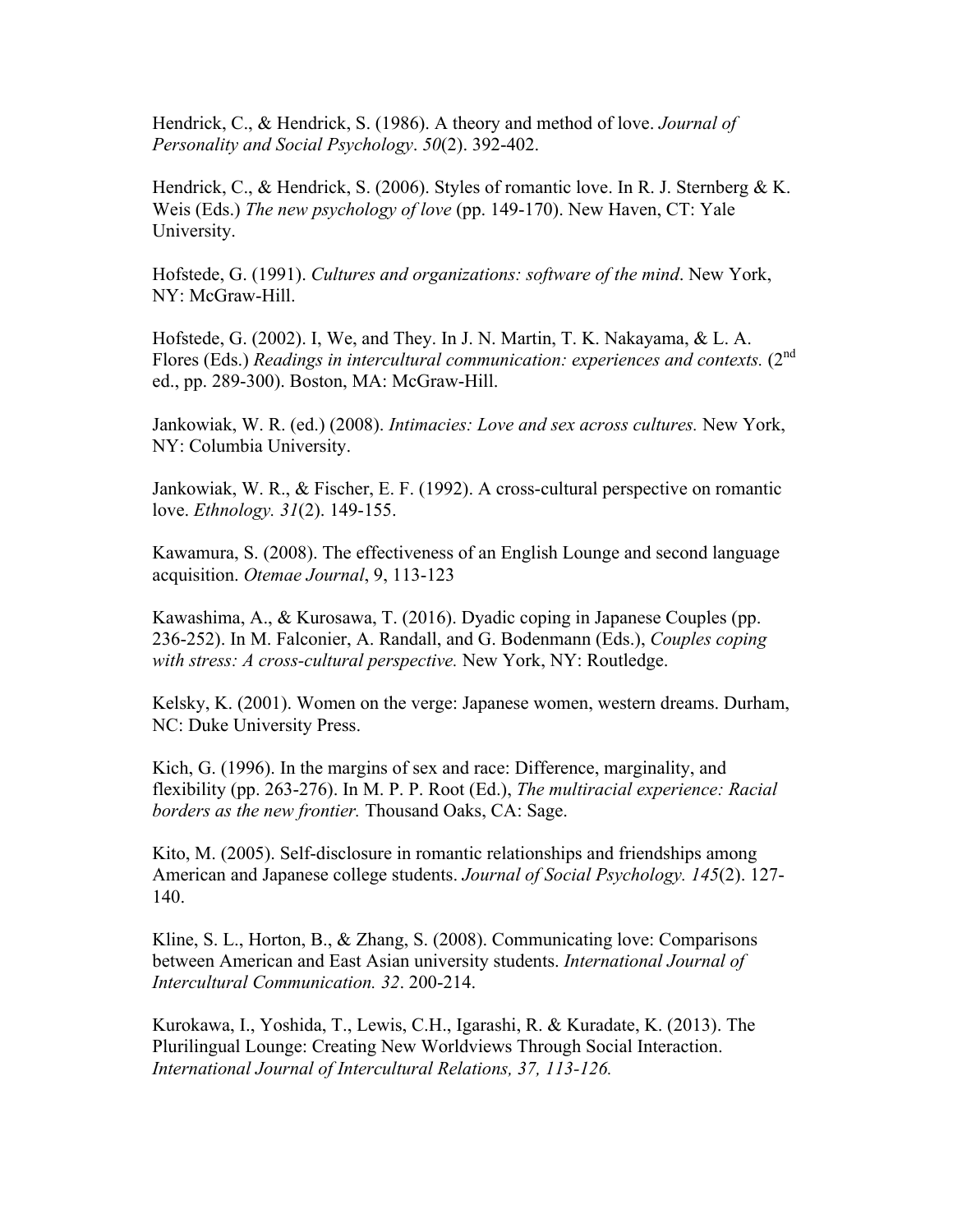Landis, D., & O'Shea (2000). Cross-cultural aspects of passionate love; An individual difference analysis. *Journal of Cross-Cultural Psychology*. *31*. 754 -779.

Lee, J. A. (1973). *Colours of love: an exploration of the ways of loving.* Toronto, ONT: New Press.

Levine, R., Sato, S., Hashimoto, T., & Verma, J. (1995). Love and marriage in eleven cultures. *Journal of Cross-Cultural Psychology. 24*(5)*.* 554-571.

Lewis, R. D. (1999). *When cultures collide: Managing successfully across cultures.*  London, UK: Nicholas Brealey.

Lieberman D., & Hatfield, E. (2006). Passionate love: Cross-cultural and evolutionary perspectives. In R. J. Sternberg & K. Weis (Eds.) *The new psychology of love* (pp. 274-297). New Haven, CT: Yale University.

Liebowitz, M. R. (1983). *The chemistry of love*. Boston, MA: Little, Brown.

Matsui, Y. (1993). Renai koudou no dankai to renai ishiki [Love styles and developmental stages in romantic love]. *The Japanese Journal of Psychology*. *64*. 335–342.

Matsumoto, D., & Juang L. (2013). *Culture & psychology*. 5<sup>th</sup> ed. Belmont, CA: Wadsworth Cengage Learning.

Nakamura, B. (1985). Intercultural marriages. *Japan Christian Quarterly,* winter. 30- 36.

Nanzan University (n.d.) World plaza. Retrieved from: http://www.nanzanu.ac.jp/neec/wp/index.html.

Orbe, M. P., & Orbe, T. M. (2008). *Interracial communication: Theory into practice* (2nd ed.). Thousand Oaks, CA: Sage*.*

Pillar, I. (2009). "I always wanted to marry a cowboy": Billingual couples, language, and desire. In T. A. Karis and K. D. Killian (Eds.). *Intercultural couples: exploring diversity in intimate relationships* (pp. 53-69). New York, NY: Routledge.

Pillar, I., & Takahashi, K. (2006). A passion for English: Desire and the language market. In A. Pavlenko (ed.), *Bilingual minds: Emotional experience, expression and representation* (pp. 59 – 83). Clevedon, UK: Multilingual Matters.

Pines, A. M. (2005). *Falling in love: Why we choose the lovers we choose* (2<sup>nd</sup> ed.). New York, NY: Routledge.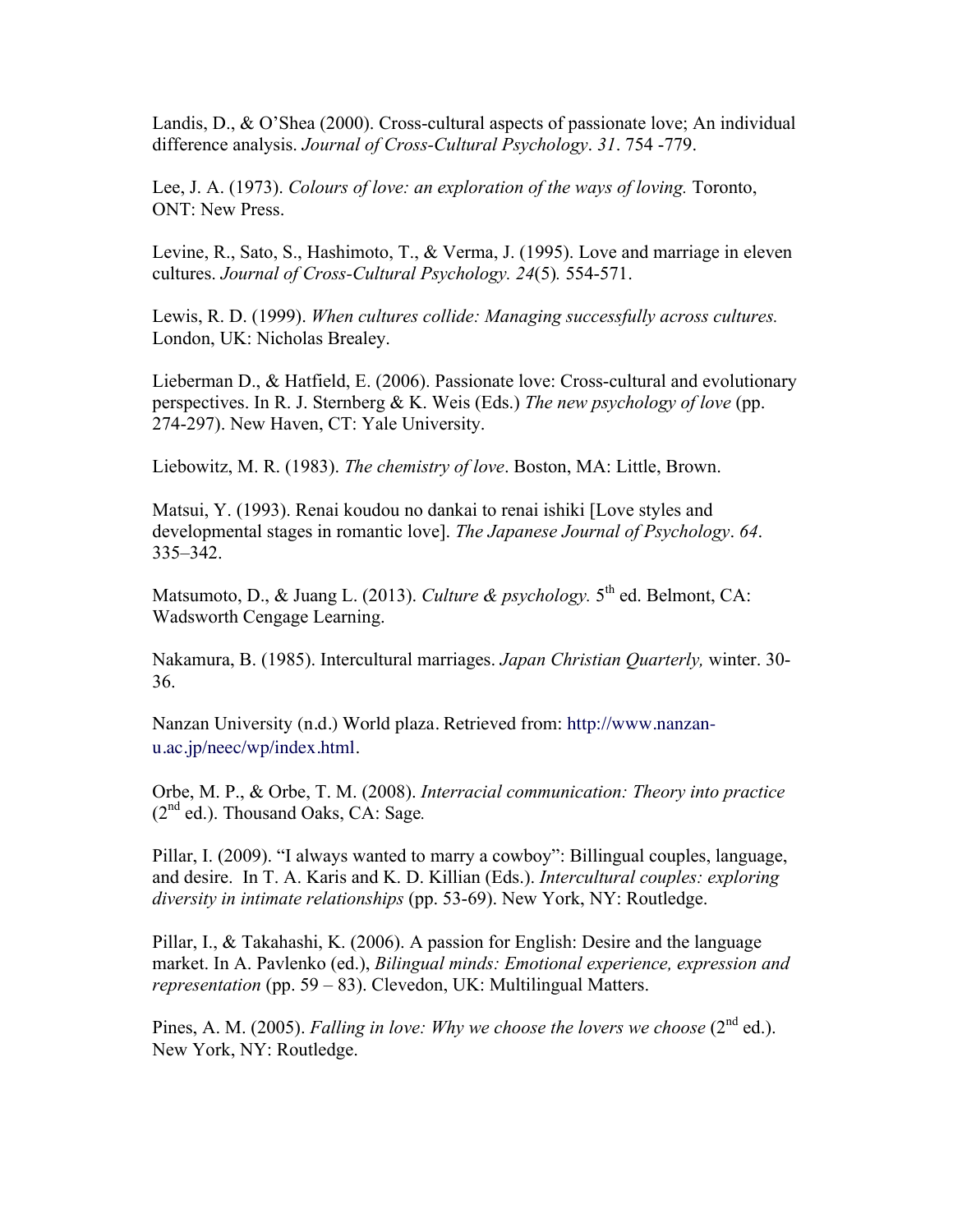Poulsen, S. S. P., & Thomas, V. (2011). Awareness of culture: Clinical implications for couple therapy. In J. L. Wetchler (Ed.) *Handbook of clinical issues in couple (* $2<sup>nd</sup>$  *ed., pp. 207-224). New York, NY: Routledge.* 

Ramsey, S. (1998). Interactions between North Americans and Japanese: Considerations of communication style. In M. J. Bennett (Ed.). *Basic concepts of intercultural communication* (pp. 111-130)*.* Yarmouth, ME: Intercultural Press.

Ries, H. T., Aron, A., Clark, M. S., & Finkel, E. J. (2013). Ellen Berscheid, Elaine Hatfield, and the emergence of relationship science. *Perspectives on psychological science. 8*(5). 558-572.

Romano, D. (2007, January). Two worlds under one roof: interview with Dugan Romano. *SGI Quarterly: A Buddhist forum for peace, culture, and education.*  Retrieved February 1, 2016, from http://www.sgiquarterly.org/feature2007Jan-7.html

Romano, D. (2008). *Intercultural marriage: Pitfalls & promises* (3rd ed.). Boston, MA: Intercultural Press.

Rule, N. O., Freeman, J. B., & Ambady, N. (2013). Culture in social neuroscience: A review. *Social Neuroscience. 8*(1). 3-10.

Sasaki, M. (2009). English lounge katsudo no yuuko-sei ni tsuite no pilot kenkyuu. [A pilot study of the effectiveness of English lounge activities]. Studies on Education, 2, 83-94,

Schmitt, D. P. (2004). Patterns and universals of mate poaching across 53 nations: The effects of sex, culture, and personality on romantically attracting another person's partner. *Journal of Personality and Social Psychology. 86*(4). 560-584.

Schmitt, D. P. (2006) Evolutionary and cross-cultural perspectives on love: The influence of gender, personality, and local ecology on emotional investment in romantic relationships. In R. J. Sternberg & K. Weis (Eds.) *The new psychology of love* (pp. 149-170). New Haven, CT: Yale University Press.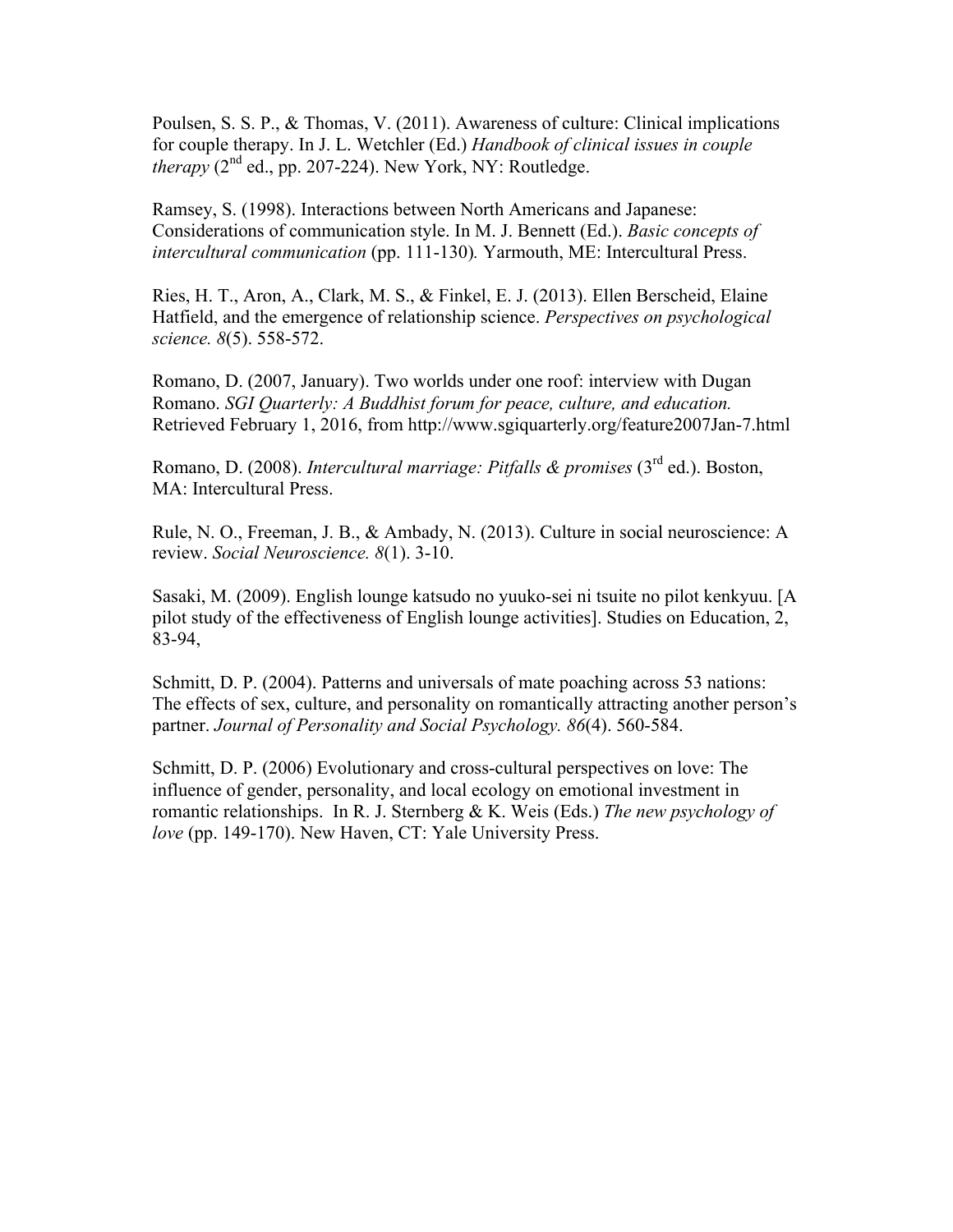Schmitt, D. P., Alcalay, L., Allenworth, M., Allik, J., Ault, L., Austers, I., Bennett, K. L., Bianchi, G., Boholst, F., Borg Cunen, M. A., Braeckman, J., Brainerd, E. G. Jr., Caral, L. G. A., Caron, G., Casullo, Maria M., Cunningham, M., Daibo, I., De Backer, C. , De Souza, E., Diaz-Loving, R., Diniz, G., Durkin, K., Echegaray, M., Eremsoy, E., Euler, H. A., Falzon, R., Fisher, M. L., Foley, D., Fowler, R., Fry, D. P., Fry, S. , Ghayur, M. Arif, G., Vijai N., Golden, D. L., Gammer, K., Grimaldi, L., Halberstadt, J., Haque, S., Herrera, D., Hertel, J., Hitchell, A., Hoffman, H., Hooper, D., Hradilekova, Z., Hudek-Kene-Evi, J., Huffcutt, A., Jaafar, J., Jankauskaite, M., Kabangu-Stahel, H., Kardum, I., Khoury, B., Kwon, H., Laidra, K., Laireiter, A-R., Lakerveld, D., Lampert, A., Lauri, M., Lavallee, M., Lee, S-J., Leung, L. C., Locke, K. D., Locke, V., Luksik, I., Magaisa, I., Marcinkeviciene, D., Mata, A., Mata, R., McCarthy, B., Mills, M. E., Mkhize, Nhlanhla J., Moreira, J., Moreira, S., Moya, M., Munyae, M., Noller, P., Olimat, H., Opre, A., Panayiotou, A., Petrovic, N., Poels, K., Popper, M., Poulimenou, M., P'Yatokha, V., Raymond, M., Reips, U-D., Reneau, S. E., Rivera-Aragon, S., Rowatt, W. C., Ruch, W., Rus, V.S., Safir, M. P., Salas, S., Sambataro, F., Sandnabba, K. N., Schleeter, R., Schulmeyer, M. K., Schutz, A., Scrimali, T., Shackelford, T. K., Sharan, M., B., Shaver, P. R., Sichona, F., Simonetti, F., Sineshaw, T., Sookdew, R., Speelman, T., Spyrou, S., Sumer, H. C., Sumer, N., Supekova, M., Szlendak, T., Taylor, R., Timmermans, B., Tooke, W., Tsaousis, I., Tungaraza, F. S. K., Turner, A., Vandermassen, G., Vanhoomissen, T., Van Overwalle, F., Vanwesenbeeck, I., Vasey, P. L., Verissimo, J., Voracek, M., Wan, W. N., Wang, T-W., Weiss, P., Wijaya, A., Woertman, L., Youn, G., Zupaneie, A.. (2004). Patterns and universals of adult romantic attachment across 62 cultural regions: Are models of self and of other pancultural constructs? *Journal of Cross-Cultural Psychology. 35*(4). 367-402.

Shaver, P. R., & Mikulincer, M. (2006). A behavioral systems approach to romantic love relationships: Attachment, caregiving, and sex. In R. J. Sternberg & K. Weis (Eds.), *The new psychology of love* (pp. 35*-*64). New Haven, CT: Yale University*.*

Shelling, G., & Fraser-Smith, J. (2008). *In love but world's apart: Insights, questions, and tips for the intercultural couple.* Bloomington, IN: Authorhouse.

Simmons, C. H., vom Koike, A., & Shimizu, H. (1986). Attitudes toward romantic love among American, German, and Japanese students. *Journal of Social Psychology. 126*. 327-336.

Sprecher, S., Aron, A., Hatfield, E. Cortese, A., Potapova, E., & Levitskaya A. (1994). Love: American style, Russian style, and Japanese style. *Personal Relationships. 1(*4). 349-369.

Sprecher, S., & Regan, P. (1998). Passionate and companionate love in courting and young married couples. *Sociological Inquiry. 68*. 163-185.

Sternberg, R. J. (1986). A triangular theory of love. *Psychological review*. *93*(2). 119- 135.